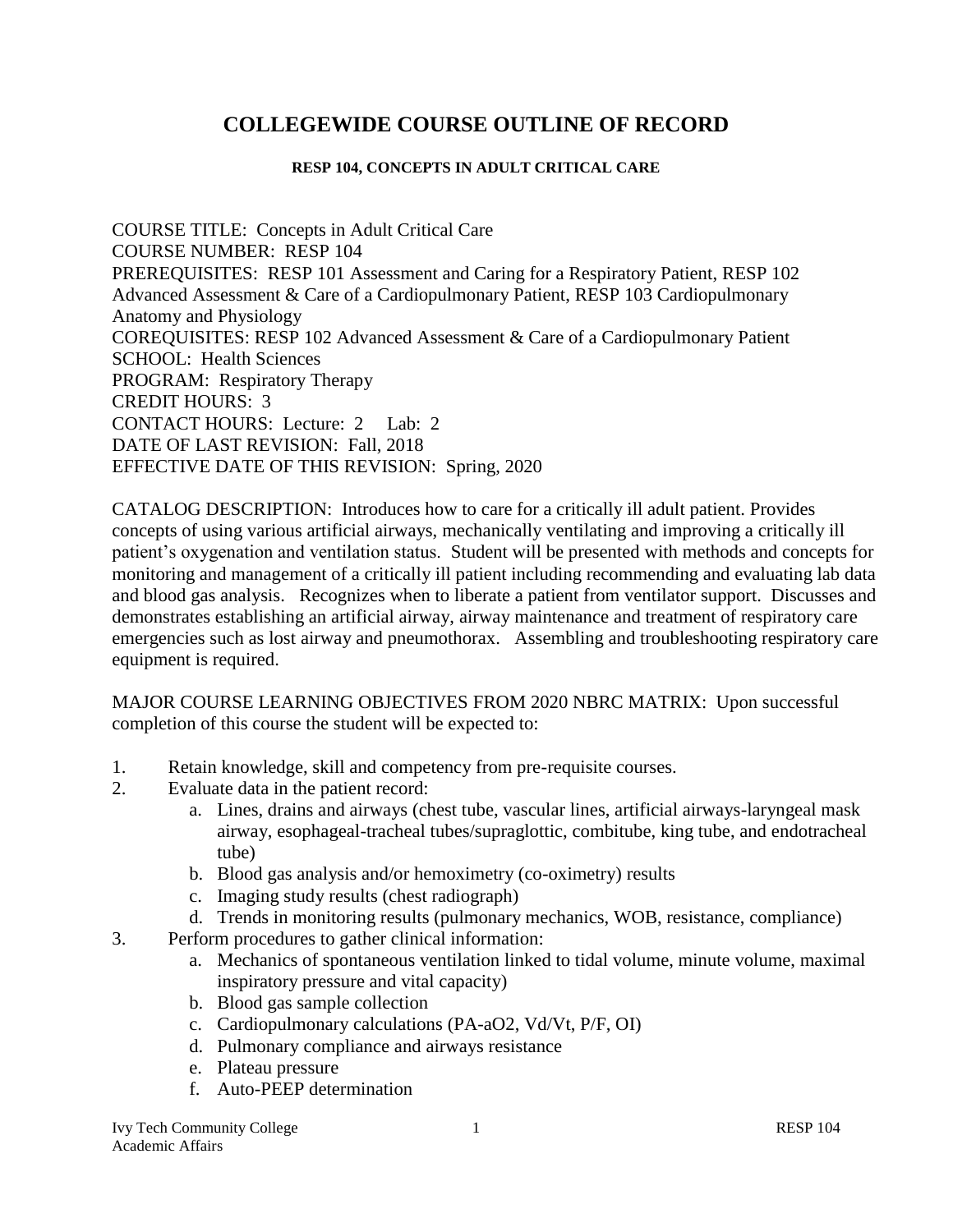- g. Spontaneous breathing trail (SBT)
- h. Apnea test (brain death determination)
- i. Cuff management (tracheal, laryngeal)
- j. Capnography (mechanical ventilation)
- 4. Evaluate procedure results:
	- a. Mechanics of spontaneous ventilation linked to tidal volume, minute volume, maximal inspiratory pressure and vital capacity
	- b. Cardiopulmonary calculations (PA-aO2, Vd/Vt, P/F, OI)
	- c. Pulmonary compliance and airways resistance
	- d. Plateau pressure
	- e. Auto-PEEP determination
	- f. Spontaneous breathing trial (SBT)
	- g. Apnea test (brain death determination)
	- h. Cuff management (tracheal, laryngeal)
	- i. Chest x-ray
	- j. Capnography (mechanical ventilation)
- 5. Assemble/troubleshoot equipment:
	- a. Resuscitation devices (self-inflating resuscitator, flow-inflating resuscitator, AED)
	- b. Mechanical ventilators
	- c. Intubation equipment
	- d. Artificial airways
	- e. Patient breathing circuits
- 6. Perform quality control procedures (mechanical ventilators)
- 7. Maintain a patent airway including the care of artificial airways:
	- a. Recognizes a difficult airway
	- b. Esophageal-tracheal tubes/supraglottic airways
	- c. Endotracheal tube
	- d. Laryngectomy tube
	- e. Speaking valves
	- f. Devices that assist with intubation (endotracheal tube changer, video laryngoscopy)
	- g. Exchanging artificial airways
	- h. Maintaining adequate humidification
	- i. Initiating protocols to prevent ventilator associated infections
	- j. Performing extubation
- 8. Support oxygenation and ventilation:
	- a. Minimizing hypoxemia (patient positioning, secretion removal)
	- b. Continuous mechanical ventilation
	- c. Alarms
	- d. Recognizing and correcting patient-ventilator dyssynchrony
	- e. Utilizing ventilator graphics
	- f. Performing lung recruitment maneuvers
	- g. Liberating patient from mechanical ventilation
- 9. Ensure modifications are made to the respiratory care plan modalities (BVM, artificial airways, mechanical ventilation, weaning parameters)
	- a. Treatment termination (life threatening adverse event)
	- b. Liberating from mechanical ventilation (e.g. t-piece, weaning modes)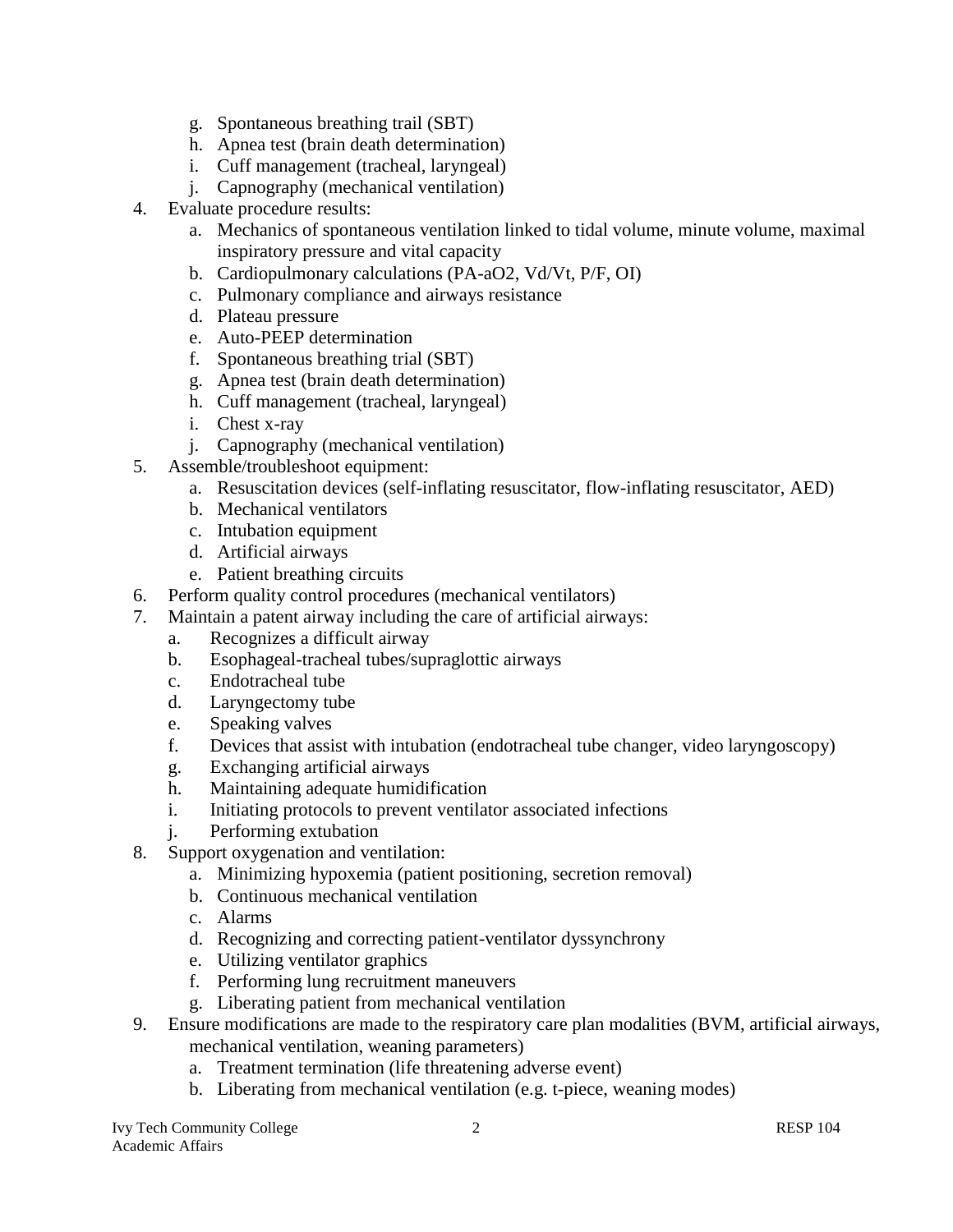- c. Discontinuing treatment based on patient response
- 10. Make recommendations for changes based on patient assessment:
	- a. Patient position
	- b. Mechanical ventilation
		- i. Modes of ventilations (SIMV, A/C, and Spontaneous in both VCV and PCV)
		- ii. Ventilator settings (rate, tidal volume, inspiratory pressure, PEEP, FiO<sub>2</sub>, I-Time, peak flow, alarms, class of ventilator, terminology associated with mechanical ventilation)
	- c. Chest x-ray
- 11. Utilize evident based medicine principles:
	- a. Application of guidelines (ARDS Net, NAEPP, GOLD)
- 12. Provide respiratory care in high risk situations for cardiopulmonary emergencies (e.g. rapid response team, transport inside hospital and obstructed/lost airway, etc.)
- 13. Assist a physician/provider in performing procedures:
	- a. Intubation
	- b. Withdrawal of life support

COURSE CONTENT: Topical areas of study include

Establishing, maintaining a patent airway

Airway emergencies

Arterial line blood gases

Adult Invasive Ventilation to include QC

Monitoring and management of the critically ill patient

Pulmonary Compliance, Airway Resistance, Work of Breathing

Supporting oxygenation and ventilation

Liberating/terminating mechanical ventilation

Assisting physician with intubation and withdrawal of life support

Evaluations

## Procedures:

- 1. Arterial Line ABGs
- 2. Assisting with Intubation
- 3. Adult Mechanical Ventilation Initiation and Rounds
- 4. Adult Mechanical Ventilation Circuit change
- 5. Weaning Parameters
- 6. Adult inline suctioning
- 7. Adult Endotracheal Tube Care (Securing airway and Cuff management)
- 8. Adult Extubation
- 9. CXR for Tubes and Lines
- 10. Basic Waveform Graphic Interpretation
- 11. Capnography (mechanical ventilator) Total Procedures: 11

## HOW TO ACCESS THE IVY TECH COMMUNITY COLLEGE LIBRARY: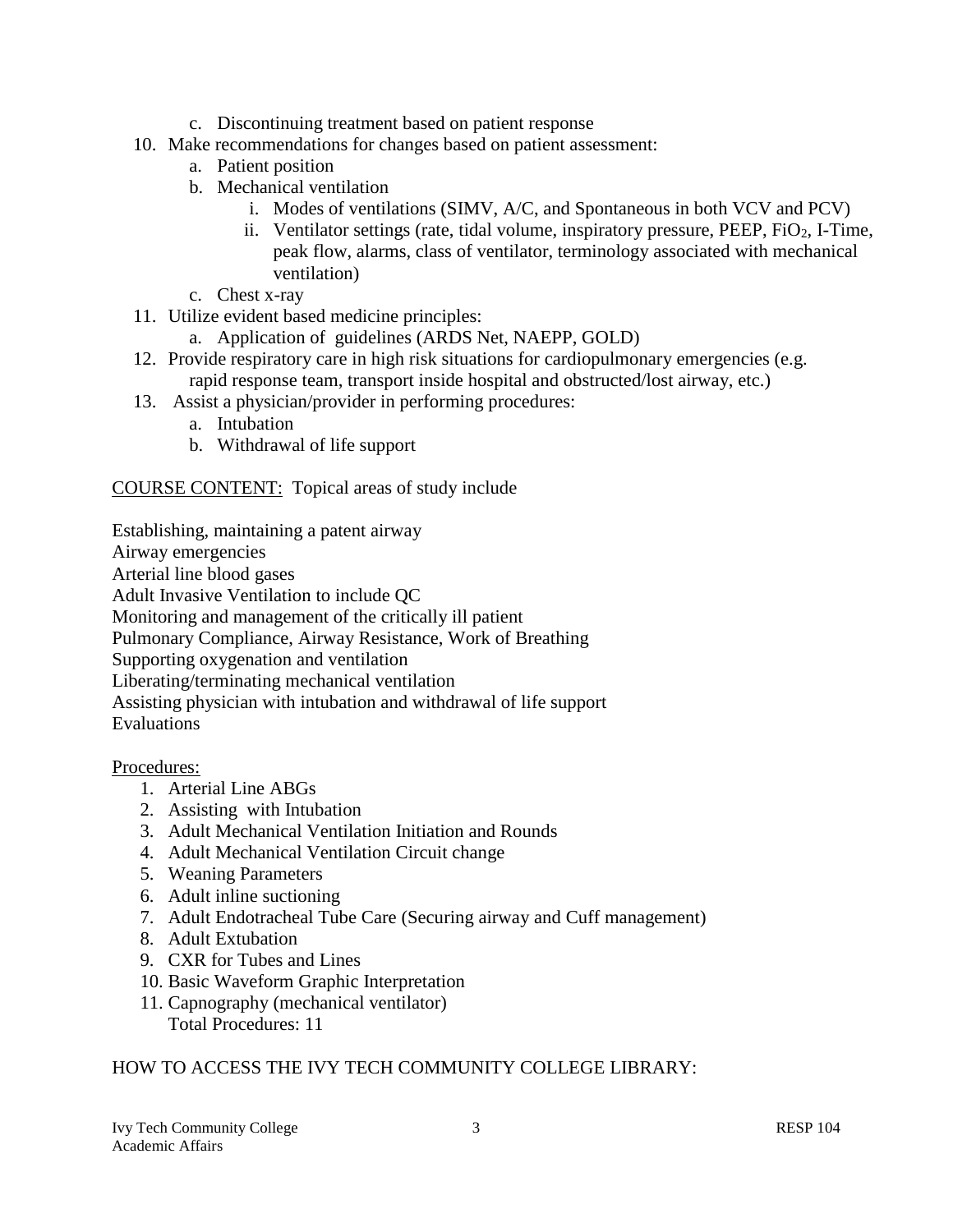The Ivy Tech Library is available to students' on- and off-campus, offering full text journals and books and other resources essential for course assignments. Go to<http://www.ivytech.edu/library/> and choose the link for your campus.

## ACADEMIC HONESTY STATEMENT:

The College is committed to academic integrity in all its practices. The faculty value intellectual integrity and a high standard of academic conduct. Activities that violate academic integrity undermine the quality and diminish the value of educational achievement.

Cheating on papers, tests or other academic works is a violation of College rules. No student shall engage in behavior that, in the judgment of the instructor of the class, may be construed as cheating. This may include, but is not limited to, plagiarism or other forms of academic dishonesty such as the acquisition without permission of tests or other academic materials and/or distribution of these materials and other academic work. This includes students who aid and abet as well as those who attempt such behavior.

## ATTENDANCE:

Students are expected to attend and participate regularly in class meetings, online learning activities and other activities assigned as a part of a course of instruction. Faculty are required to report student participation in compliance with institutional policies and federal financial aid guidelines. Faculty and staff shall be sensitive to students' religious beliefs and observances, including an expectation that instructors make reasonable arrangements when a student must miss an exam or other academic exercise due to their religious observance. When notified in advance, and when possible, faculty will make allowances for students to make up missed work.

## COPYRIGHT STATEMENT:

Students shall adhere to the laws governing the use of copyrighted materials. They must insure that their activities comply with fair use and in no way infringe on the copyright or other proprietary rights of others and that the materials used and developed at Ivy Tech Community College contain nothing unlawful, unethical, or libelous and do not constitute any violation of any right of privacy.

## ADA STATEMENT:

Ivy Tech Community College seeks to provide reasonable accommodations for qualified individuals with documented disabilities. If you need an accommodation because of a documented disability, please contact the Office of Disability Support Services.

If you will require assistance during an emergency evacuation, notify your instructor immediately. Look for evacuation procedures posted in your classroom.

## TITLE IX STATEMENT<sup>.</sup>